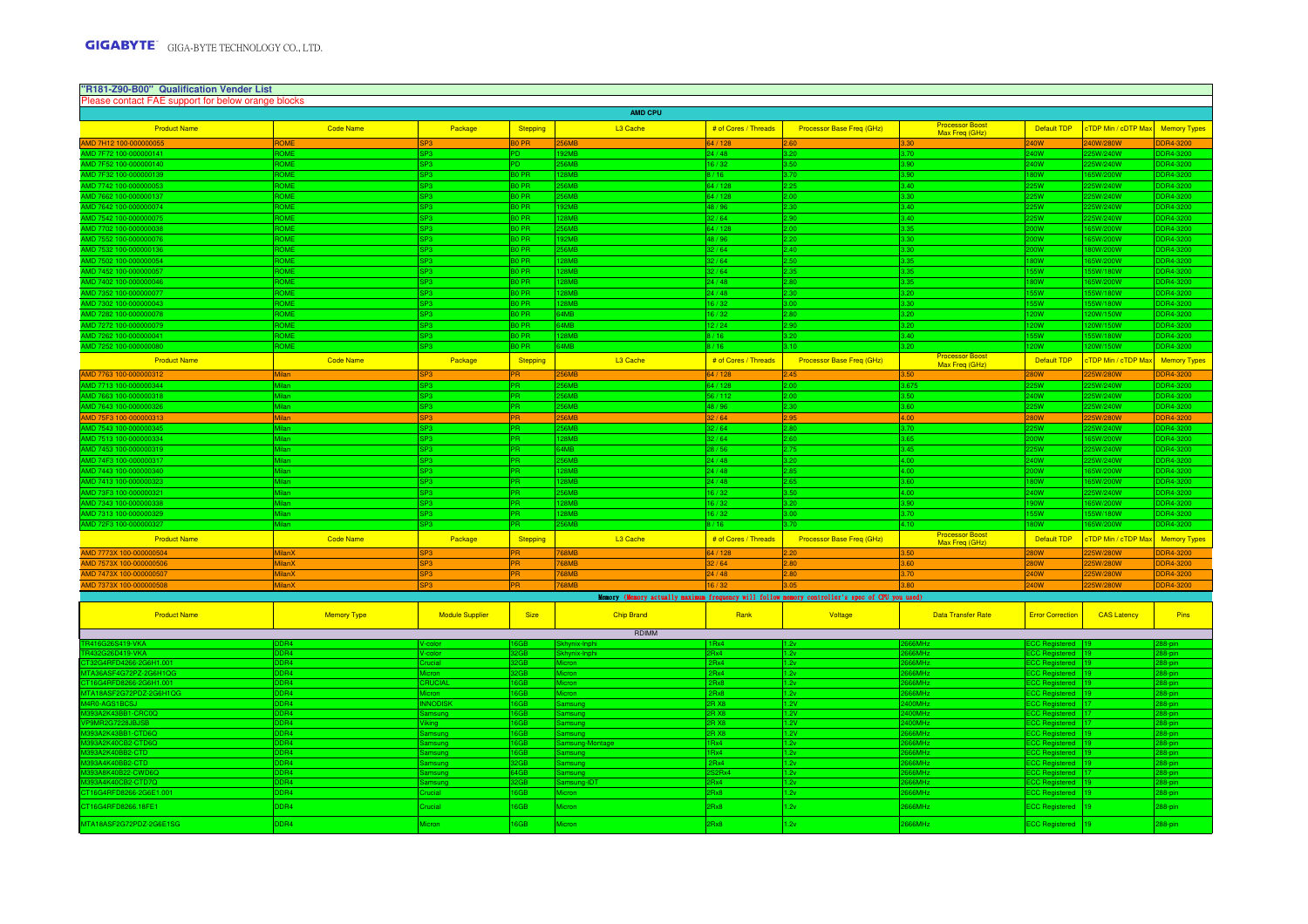| CT32G4RFD4266.2G6H1.001                                                                                                                                                                                                                | DDR4            | <b>CRUCIAL</b>       | 32GB       | Micron                 | 2Rx4         | 2v           | 666MHz                                             | ECC Registered   19                 |                 | 288-pin         |
|----------------------------------------------------------------------------------------------------------------------------------------------------------------------------------------------------------------------------------------|-----------------|----------------------|------------|------------------------|--------------|--------------|----------------------------------------------------|-------------------------------------|-----------------|-----------------|
| MTA18ASF2G72PDZ-2G6D1                                                                                                                                                                                                                  | DR <sub>4</sub> | <i><b>Micron</b></i> | <b>RGR</b> |                        | 2Rx8         | 1.2v         | S66MH <sub>7</sub>                                 | <b>ECC Registered</b> 19            |                 | $288 - \sin$    |
| MAT8AS-2372PD/223B0<br>CT32G4RFD4266-26601.001<br>CT32G4RFD4266-26601.001<br>MT436ASF4G72P2.266D1<br>CT32G4RFD4266-26601<br>HMA82GR7AFR4N-WKT3<br>HMA84GR7AFR4N-WKT3<br>HMA84GR7AFR4N-WKT3<br>HMA84GR7AFR4N-WKT3<br>HMA84GR7AFR4N-WKT3 | DR4             | <b>RUCIAL</b>        |            |                        | 2Rx4         | 1.2v         | <b>GRMH<sub>2</sub></b>                            | CC Re<br>ed 1                       |                 | <b>R</b> -nir   |
|                                                                                                                                                                                                                                        | DR4             | <b>RUCIAL</b>        |            |                        | 2Rx4         | 1.2v         | <b>SAMH</b>                                        | ad 19                               |                 |                 |
|                                                                                                                                                                                                                                        | DR <sub>4</sub> |                      |            |                        | 2Rx4         | 2v           | 66MHz                                              |                                     |                 |                 |
|                                                                                                                                                                                                                                        | DR4<br>DR4      | CRUCIAL              | <b>GGR</b> | Skhynix-Montag         | 2Rx4<br>1Rx4 | 1.2v         | <b>GRMH<sub>7</sub></b><br><b>GRMH<sub>7</sub></b> | <b>CC Red</b><br>ed 19<br>ared 19   |                 | 88-nin          |
|                                                                                                                                                                                                                                        | OR4             |                      |            | khynix-IDT             | 1Rx4         | 1.2v<br>1.2v | 66MHz                                              | <b>ECC Regi</b><br>CC Registered 19 |                 | 88-pin<br>8-pin |
|                                                                                                                                                                                                                                        | DR <sub>4</sub> |                      |            | <b>Skhynix-Monta</b>   | 2Rx4         | 1.2v         | 66MHz                                              | CC Registered 19                    |                 | 88-pin          |
|                                                                                                                                                                                                                                        | DR4             |                      |            | nix-IDT                | 2Rx4         | 1.2v         | 6MH <sub>z</sub>                                   | CC Regist                           |                 | 88-pin          |
| HMA84GR7CJR4N-VKT3                                                                                                                                                                                                                     | DR4             | Khynix               | 2GB        | <b>Skhynix-IDT</b>     | 2Rx4         | 1.2v         | <b>S6MHz</b>                                       | <b>ECC Registered</b>               |                 | 288-pin         |
| KSM26RD4/32HAI                                                                                                                                                                                                                         | DR4             | ngston               |            | khynix-IDT             | 2Rx4         | .2v          | 66MHz                                              | CC Registered                       |                 | 88-pin          |
| KSM26RS4/16HAI                                                                                                                                                                                                                         | DR4             | gston                | <b>BGB</b> | hynix-IDT              | 1Rx4         | 2v           | 66MHz                                              | ECC Registered 19                   |                 | 88-pin          |
| KSM26RS8/8HAI                                                                                                                                                                                                                          | DR4             | ngston               | <b>BGB</b> | khynix-IDT             | 1Rx8         | 1.2v         | 66MHz                                              | <b>ECC Registered</b>               |                 | 88-pin          |
|                                                                                                                                                                                                                                        | DDR4            |                      |            |                        |              |              |                                                    |                                     |                 |                 |
| CT16G4RFD4266-2G6E1.001                                                                                                                                                                                                                |                 | Crucial              | 16GB       | Micron                 | 2Rx4         | 1.2V         | 666MHz                                             | <b>ECC Registered</b>               | 19              | 288-pin         |
| MTA36ASF2G72PZ-2G6E1                                                                                                                                                                                                                   | DDR4            | Micron               | 16GB       | Micron                 | 2Rx4         | 1.2V         | 666MHz                                             | <b>ECC Registered</b>               | 19              | 288-pin         |
| CT32G4RFD4266.2G6E1.001                                                                                                                                                                                                                | DDR4            | Crucial              | 32GB       | Micron                 | 2Rx4         | 1.2V         | S66MHz                                             | <b>ECC Registered</b>               | 19.             | 288-pin         |
| CT32G4RFD4266.36FE1                                                                                                                                                                                                                    | DDR4            | Crucial              | 32GB       | Micron                 | 2Rx4         | 1.2V         | 866MHz                                             | <b>ECC Registered</b>               | 19              | 288-pin         |
| MTA36ASF4G72PZ-2G6E1                                                                                                                                                                                                                   | DDR4            | Micron               | 32GB       | Micron                 | 2Rx4         | 1.2V         | 666MHz                                             | <b>ECC Registered</b>               | 19              | 288-pin         |
| M393A2G40EB2-CTD                                                                                                                                                                                                                       | DR4             | amsung               | 6GB        | amsung                 | 2Rx4         | 1.2V         | <b>S66MHz</b>                                      | <b>ECC Registered</b>               |                 | 288-pin         |
| M393A2K40CB2-CVFBQ                                                                                                                                                                                                                     | DDR4            | Samsung              | 16GB       | amsung-IDT             | 1Rx4         | 1.2v         | 933MHz                                             | <b>ECC Registered</b>               |                 | 288-pin         |
| M393A2K43DB2-CVFBQ                                                                                                                                                                                                                     | DDR4            | amsung               | 16GB       | amsung-IDT             | 2Rx8         | 2v           | 933MHz                                             | <b>ECC Registered</b>               |                 | 288-pin         |
| M393A8G40AB2-CVFBY                                                                                                                                                                                                                     | DDR4            | Samsung              | 64GB       | amsung-IDT             | 2Rx4         | 1.2v         | 933MHz                                             | <b>ECC Registered</b>               | 21.             | 288-pin         |
| M393A2K43CB2-CVFBQ                                                                                                                                                                                                                     | DDR4            | Samsung              | 16GB       | amsung-IDT             | 2Rx8         | 1.2v         | 933MHz                                             | ECC Registered 21                   |                 | 288-pin         |
| M393A4K40CB2-CVFBQ                                                                                                                                                                                                                     | DDR4            | Samsung              | 32GB       | Samsung-IDT            | 2Rx4         | 1.2v         | 933MHz                                             | <b>ECC Registered</b>               |                 | 288-pin         |
| CT16G4RFS4293.18FE1                                                                                                                                                                                                                    | DDR4            | <b>CRUCIAL</b>       | 16GB       | Micron                 | 1Rx4         | 1.2v         | 933MHz                                             | <b>ECC Registered</b>               |                 | 288-pin         |
| CT16G4RFS4293-2G9E1.001                                                                                                                                                                                                                | DDR4            | <b>CRUCIAL</b>       | 16GB       | Micron                 | 1Rx4         | 1.2v         | 2933MHz                                            | <b>ECC Registered</b>               | 21 <sup>2</sup> | 288-pin         |
| MTA18ASF2G72PZ.2G9E1TK                                                                                                                                                                                                                 | DDR4            | Micron               | 16GB       | Micron-Montage         | 1Rx4         | 1.2v         | 933MHz                                             | <b>ECC Registered</b>               | 21              | 288-pin         |
| MTA18ASF2G72PZ.2G9E1VG                                                                                                                                                                                                                 | DDR4            | Micron               | 16GB       | Micron-IDT             | 1Rx4         | 1.2v         | 2933MHz                                            | <b>ECC Registered</b>               | 21              | 288-pin         |
| CT32G4RFD4293-2G9E2.001                                                                                                                                                                                                                | DDR4            | CRUCIAL              | 32GB       | Micron                 | 2Rx4         | 1.2v         | 933MHz                                             | <b>ECC Registered</b>               | 21              | 288-pin         |
| CT32G4RFD4293.36FE2                                                                                                                                                                                                                    | DDR4            | <b>CRUCIAL</b>       | 32GB       | Micron                 | 2Rx4         | 1.2v         | 933MHz                                             | <b>ECC Registered</b>               | 21              | 288-pin         |
| MTA36ASF4G72PZ.2G9E2TG                                                                                                                                                                                                                 | DDR4            | Micron               | 32GB       | Micron-Montage         | 2Rx4         | 1.2v         | 933MHz                                             | <b>ECC Registered</b>               | 21              | 288-pin         |
| MTA36ASF4G72PZ.2G9E2VG                                                                                                                                                                                                                 | DDR4            | Micron               | 32GB       | Micron-IDT             | 2Rx4         | 1.2v         | 2933MHz                                            | ECC Registered 21                   |                 | 288-pin         |
| MTA36ASF4G72PZ.2G9E2UG                                                                                                                                                                                                                 | DDR4            | Micron               | 32GB       | Micron-Rambus          | 2Rx4         | 1.2v         | 933MHz                                             | <b>ECC Registered</b>               | 21.             | 288-pin         |
| CT16G4RFD8293.18FE1                                                                                                                                                                                                                    | DDR4            | <b>CRUCIAL</b>       | 16GB       | Mieron                 | 2Rx8         | 1.2v         | <b>933MHz</b>                                      | ECC Registered 21                   |                 | 288-pin         |
| CT16G4RFD8293-2G9E1.001                                                                                                                                                                                                                | DR <sub>4</sub> | CRUCIAL              | 16GB       | Mieron.                | 2Rx8         | 1.2v         | 33MHz                                              | ECC Registered 21                   |                 | 288-pin         |
| MTA18ASF2G72PDZ.2G9E1UG                                                                                                                                                                                                                | DR4             | <b>Micron</b>        | 16GB       | Micron-Rambus          | 2Rx8         | 1.2v         | 33MHz                                              | ECC Registered                      |                 | 288-pin         |
| MTA18ASF2G72PDZ.2G9E1VG                                                                                                                                                                                                                | DR4             | Micron               | 16GB       | Micron-IDT             | 8xRs         | 1.2v         | 933MHz                                             | <b>ECC Registered</b>               |                 | 288-pin         |
| M393A8G40MB2-CVFBY                                                                                                                                                                                                                     | DDR4            | Samsung              | 64GB       | Samsung-IDT            | 2Rx4         | 1.2v         | 933MHz                                             | <b>ECC Registered</b>               |                 | 288-pin         |
| HMAA8GR7MJR4N-WM T4                                                                                                                                                                                                                    | DDR4            | <b>SKhynix</b>       | 64GB       | <b>SKhynix-Montage</b> | 2Rx4         | 1.2v         | 933MHz                                             | <b>ECC Registered</b>               |                 | 288-pin         |
| CT64G4RFD4293-2G9B1.001                                                                                                                                                                                                                | DDR4            | <b>CRUCIAL</b>       | 64GB       | Micron-IDT             | 2Rx4         | 2v           | 2933MHz                                            | <b>ECC Registered</b>               | 21 <sup>2</sup> | 288-pin         |
| MTA36ASF8G72PZ-2G9B1VI                                                                                                                                                                                                                 | DDR4            | Micron               | 64GB       | Micron-IDT             | 2Rx4         | 2v           | 933MHz                                             | <b>ECC Registered</b>               | 21              | 288-pin         |
| CT64G4RFD4293-2G9B2.001                                                                                                                                                                                                                | DDR4            | Crucial              | 64GB       | Micron-IDT             | 2Rx4         | 2v           | 2933MHz                                            | <b>ECC Registered</b>               | 21              | 288-pin         |
|                                                                                                                                                                                                                                        |                 |                      |            |                        |              |              |                                                    |                                     |                 |                 |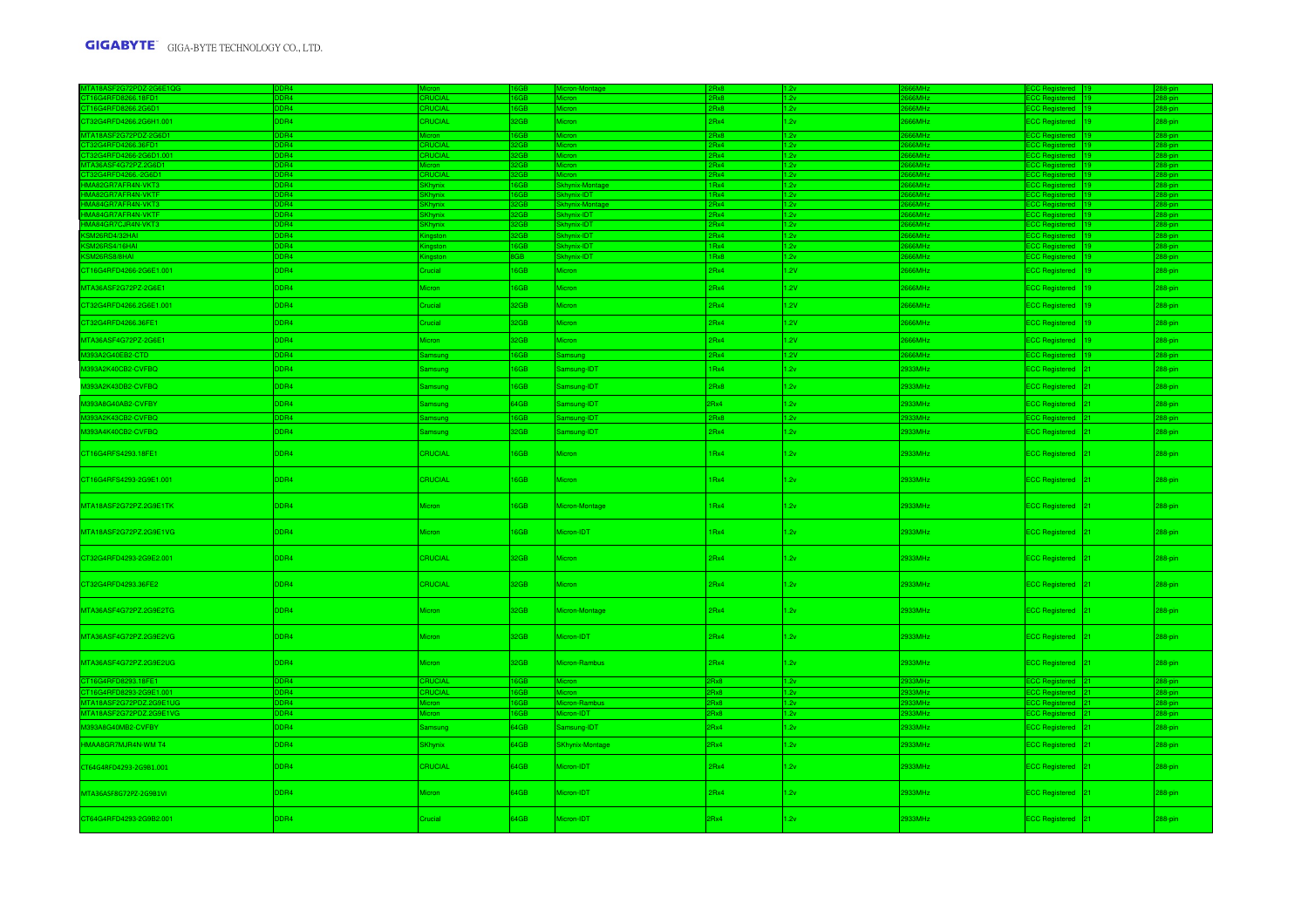| MTA36ASF8G72PZ-2G9B2VI                               | DR4                                 | hucial           | 64GB               | Micron-IDT                       | 2Rx4                    | 2v                       | 933MHz                           | ECC Registered 21                            | 288-pin            |
|------------------------------------------------------|-------------------------------------|------------------|--------------------|----------------------------------|-------------------------|--------------------------|----------------------------------|----------------------------------------------|--------------------|
|                                                      |                                     |                  |                    |                                  |                         |                          |                                  |                                              |                    |
| MTA18ASF2G72PDZ-2G9J3VI                              | DDR4                                | Micron           | 16GB               | Micron-IDT                       | 2Rx8                    | 2v                       | 2933MHz                          | ECC Registered 21                            | 288-pin            |
| MTA18ASF2G72PDZ-2G9J3TI                              | DDR4                                | Micron           | 16GB               | Micron-Montage                   | 2Rx8                    | 1.2v                     | 2933MHz                          | ECC Registered 21                            | 288-pin            |
| M393A2K40DB2-CVFBQ                                   | DDR4                                | Samsung          | 16GB               | Samsung-IDT                      | 1Rx4                    | 1.2v                     | 2933MHz                          | ECC Registered 21                            | 288-pin            |
| M393A4K40DB2-CVFBQ                                   | DDR4                                | <b>Samsung</b>   | 32GB               | Samsung-IDT                      | 2Rx4                    | 1.2v                     | 2933MHz                          | ECC Registered 21                            | 288-pin            |
| MTA9ASF2G72PZ-2G9E1UI                                | DDR4                                | <b>Micron</b>    | 16GB               | Micron-Rambus                    | 1Rx8                    | 1.2v                     | 2933MHz                          | ECC Registered 21                            | 288-pin            |
| MTA18ASF4G72PDZ-2G9E1TI                              | DDR4                                | Micron           | 32GB               | Micron-Montage                   | 2Rx8                    | 1.2v                     | 2933MHz                          | ECC Registered 21                            | 288-pin            |
| MTA36ASF8G72PZ-2G9E1TI                               | DDR4                                | <b>Micron</b>    | 64GB               | Micron-Montage                   | 2Rx4                    | 1.2v                     | 2933MHz                          | ECC Registered 21                            | 288-pin            |
| MTA36ASF4G72PZ-2G9J3TI                               | DDR4                                | Micron           | 32GB               | Micron-Montage                   | 2Rx4                    | 1.2v                     | 933MHz                           | ECC Registered 21                            | 288-pin            |
| MTA18ASF2G72PDZ-3G2R1TI                              | DR4                                 |                  | 16GB               | Micron-Rambus                    | <b>RyR</b>              | 1.2v                     | <b>OMH:</b>                      | ECC Registered 22                            | 288-pi             |
| MTA18ASF2G72PDZ-3G2R1UI                              | DR4                                 | Micron           | 6GB                | Micron-Rambu                     | <b>R</b> v <sub>R</sub> | 1.2v                     | <b>MMH<sub>2</sub></b>           | C Registered 22                              | 8-pin              |
| MTA18ASF2G72PDZ-3G2R1VI                              | DR <sub>4</sub>                     | Micron           | 16GB               | Micron-Rambus                    | Rx8                     | 1.2v                     | 00MHz                            | CC Registered 22                             | 88-pin             |
| M393A8G40AB2-CWEBQ                                   | DDR4                                | Samsung          | 64GB               | Samsung-IDT                      | 2Rx4                    | 1.2v                     | 200MHz                           | ECC Registered 22                            | 288-pin            |
| HMA82GR7CJR8N-XN T4                                  | DDR4                                | <b>SKhynix</b>   | 16GB               | <b>SKhynix</b>                   | 2Rx8                    | 1.2v                     | 200MHz                           | ECC Registered 22                            | 288-pin            |
| HMA82GR7CJR8N-XN T8                                  | DDR4                                | SKhynix          | 16GB               | <b>SKhynix</b>                   | 2Rx8                    | 1.2v                     | 200MHz                           | ECC Registered 22                            | 288-pin            |
| HMA82GR7CJR8N-XN TG                                  | DDR4                                | <b>SKhynix</b>   | 16GB               | <b>SKhynix</b>                   | 2Rx8                    | 1.2v                     | 3200MHz                          | ECC Registered 22                            | 288-pin            |
| HMA84GR7CJR4N-XN T8                                  | DDR4                                | <b>SKhynix</b>   | 32GB               | <b>SKhynix</b>                   | 2Rx4                    | 1.2v                     | 200MHz                           | ECC Registered 22                            | 288-pin            |
| HMA84GR7CJR4N-XN T4                                  | DDR4                                | <b>SKhynix</b>   | 32GB               | <b>SKhynix</b>                   | 2Rx4                    | 2v                       | 200MHz                           | ECC Registered 22                            | 288-pin            |
| HMA84GR7CJR4N-XN TG                                  | DDR4                                | <b>SKhynix</b>   | 32GB               | <b>SKhynix</b>                   | 2Rx4                    | 1.2v                     | 200MHz                           | ECC Registered 22                            | 288-pin            |
| HMAA8GR7AJR4N-XN TG                                  | DDR4                                | <b>SKhynix</b>   | 64GB               | SKhynix-IDT                      | 2Rx4                    | 1.2v                     | 200MHz                           | ECC Registered 22                            | 288-pin            |
| CT8G4RFS832A.9FE1                                    | DDR4                                | Crucial          | 8GB                | <b>Micron</b>                    | 1Rx8                    | 1.2v                     | 200MHz                           | ECC Registered 22                            | 288-pin            |
| CT8G4RFS832A-3G2E1.001                               | DDR4                                | Crucial          | 8GB                | <b>Micron</b>                    | 1RyR                    | 1.2v                     | <b>OOMH<sub>2</sub></b>          | ECC Registered 22                            | 288-pin            |
| MTA9ASF1G72PZ.3G2E1VG                                | DR <sub>4</sub>                     | Micror           | 8GB                | Micron                           | 1Rx8                    | 1.2v                     | 00MHz                            | ECC Registered 22                            | 288-pir            |
| CT16G4RFD832A.18FE1                                  | DDR <sub>4</sub>                    | <b>Crucial</b>   | 16GB               | Micron-IDT                       | Rx8                     | 1.2v                     | 00MHz                            | ECC Registered 22                            | 288-pir            |
| MTA18ASF2G72PDZ.3G2E1VG<br>CT16G4RFS432A.18FE1       | D <sub>R4</sub><br>DB4              | nicial           | 16GB<br><b>ROB</b> | Micron-IDT<br>Micron-IDT         | Rx8<br>Ry4              | 1.2v<br>1.2 <sub>V</sub> | OMH <sub>2</sub><br><b>OMH:</b>  | <b>ECC Registered</b> 22<br>CC Registered 22 | $88 - n$           |
| CT16G4RFS432A-3G2E1.001                              | DR <sub>4</sub>                     | rucial           | 16GB               | Micron-IDT                       | Rx4                     | 1.2v                     | <b>OMH</b> :                     | CC Registered 22                             | 88-pir<br>88-pin   |
| MTA18ASF2G72PZ.3G2E1VG                               | DR4                                 |                  | 16GB               | Micron-IDT                       | IRx4                    | 1.2v                     | <b>OMHz</b>                      | ECC Registered 22                            | 88-pin             |
| CT16G4RFD832A-3G2E1.001                              | DR4                                 | nicial           | 6GB                | ron-Rambus                       | Rx8                     | 1.2v                     | OMH <sub>z</sub>                 | ECC Regist<br>red 22                         | 88-pin             |
| MTA18ASF2G72PDZ-3G2E1UK                              | DR <sub>4</sub>                     |                  | 6GB                | Micron-Rambus                    | Rx8                     | 1.2v                     | <b>OMHz</b>                      | ECC Registered 22                            | 288-pin            |
| T32G4RFD432A.36FE2                                   | DR <sub>4</sub>                     | rucial           | 32GB               | Micron-Montage                   | Rx4                     | 1.2v                     | 0MHz                             | CC Registered 22                             | $288$ -pin         |
| T32G4RFD432A-3G2E2.001<br>MTA36ASF4G72PZ.3G2E2TG     | DR <sub>4</sub><br>DDR <sub>4</sub> | rucial<br>Micron | 32GB<br>32GB       | Micron-Montage<br>Micron-Montage | Rx4<br>Rx4              | 1.2 <sub>y</sub><br>1.2v | 00MHz<br>00MHz                   | CC Registered 22<br>ECC Registered 22        | 288-pin<br>288-pin |
| M393A2K40DB2-CWEBQ                                   |                                     |                  |                    |                                  |                         |                          |                                  |                                              |                    |
| (3200MHz only support on 1DPC)                       | DDR4                                | Samsung          | 16GB               | Samsung-IDT                      | 1Rx4                    | 1.2v                     | 200MHz                           | ECC Registered 22                            | 288-pin            |
| 32-CWEBQ<br>(3200MHz only support on 1DPC)           | DDR4                                | Samsung          | 16GB               | Samsung-IDT                      | 2Rx8                    | 1.2v                     | 200MHz                           | ECC Registered 22                            | 288-pin            |
| M393A2K43DB3-CWEBQ                                   | DDR4                                | Samsung          | 16GB               | Samsung-IDT                      | 2Rx8                    | 1.2v                     | 200MHz                           | ECC Registered 22                            | 288-pin            |
| M393A2K40DB3-CWEGQ                                   | DDR4                                | Samsung          | 16GB               | Samsung-Rambus                   | 1Rx4                    | 1.2v                     | 200MHz                           | ECC Registered 22                            | 288-pin            |
| M393A2K40DB3-CWEBQ                                   | DDR4                                | <b>Samsung</b>   | 16GB               | Samsung-IDT                      | 1Rx4                    | 1.2v                     | 3200MHz                          | ECC Registered 22                            | 288-pin            |
| M393A2K40DB3-CWECQ                                   | DDR4                                | Samsung          | 16GB               | Samsung-                         | 1Rx4                    | 1.2v                     | 3200MHz                          | ECC Registered 22                            | 288-pin            |
| M393A4K40DB2-CWEBQ<br>(3200MHz only support on 1DPC) | DDR4                                | Samsung          | 32GB               | Samsung-IDT                      | 2Rx4                    | 1.2v                     | 200MHz                           | ECC Registered 22                            | 288-pin            |
| M393A4K40DB3-CWECQ                                   | DDR4                                | <b>Samsung</b>   | 32GB               | Samsung-Montage                  | Rx4                     | 1.2v                     | 200MHz                           | CC Registered 22                             | 288-pin            |
| M393A4K40DB3-CWEBQ<br>M393A4K40DB3-CWEGQ             | DR <sub>4</sub>                     |                  | 32GB               | amsung-IDT                       | Rx4                     | 1.2v                     | <b>OOMH:</b>                     | CC Registered 22                             | 88-pin             |
|                                                      | DR4                                 | imsung           | 32GB               | Samsung-Rambus                   | Rx4<br><b>Ry4</b>       | 1.2v                     | <b>OOMH</b><br>00MH <sub>2</sub> | ECC Registered 22                            | 288-pin            |
| KSM32RD4/32MEI<br>KSM32RD8/16MEI                     | DR4<br>DR4                          | ingston          | 32GB<br>16GB       | Micron-IDT<br>Micron-IDT         | Rx4                     | 1.2v<br>1.2v             | <b>OMH</b>                       | ECC Registered 22<br>CC Registered 22        | 288-pin<br>88-pir  |
| M393A1K43DB2-CWEBQ                                   |                                     |                  |                    |                                  |                         |                          | 200MHz                           |                                              |                    |
| (3200MHz only support on 1DPC)                       | DDR4                                | Samsung          | 8GB                | Samsung-IDT                      | 1Rx8                    | 1.2v                     |                                  | ECC Registered 22                            | 288-pin            |
| CT64G4RFD432A-3G2B2.001                              | <b>DDRA</b>                         | Crucial          | 64GB<br>64GB       | Mieron                           | Rv4<br>Rv4              | 1.2v                     | <b>MANT</b><br>OMH               | ECC Registered 22                            | <b>288-nir</b>     |
| T32G4RED432A-3G2E7.001                               | <b>DR4</b>                          | rucial           | GB                 | Micron-IDT                       | Rv4                     | 1.2v                     | <b>OMH:</b>                      | C Registered<br>C Registered :               | 88-nin             |
|                                                      | DR4                                 | ucial            |                    | Micron-IDT                       | Rx4                     |                          | <b>OMH:</b>                      | red -                                        | 8-pin              |
|                                                      | DR4                                 |                  |                    | Micron-IDT                       | Rx4                     | 1.2v                     | <b>OMH:</b>                      | ed -                                         | 88-pin             |
| MTA36ASF4G72PZ.3G2E7TI                               | D <sub>R4</sub>                     |                  | 2 <sub>GB</sub>    | Micron-Mo                        | Rx4                     | 1.2v                     |                                  | <b>ECC Regis</b><br>ed $ 22 $                | 288-pin            |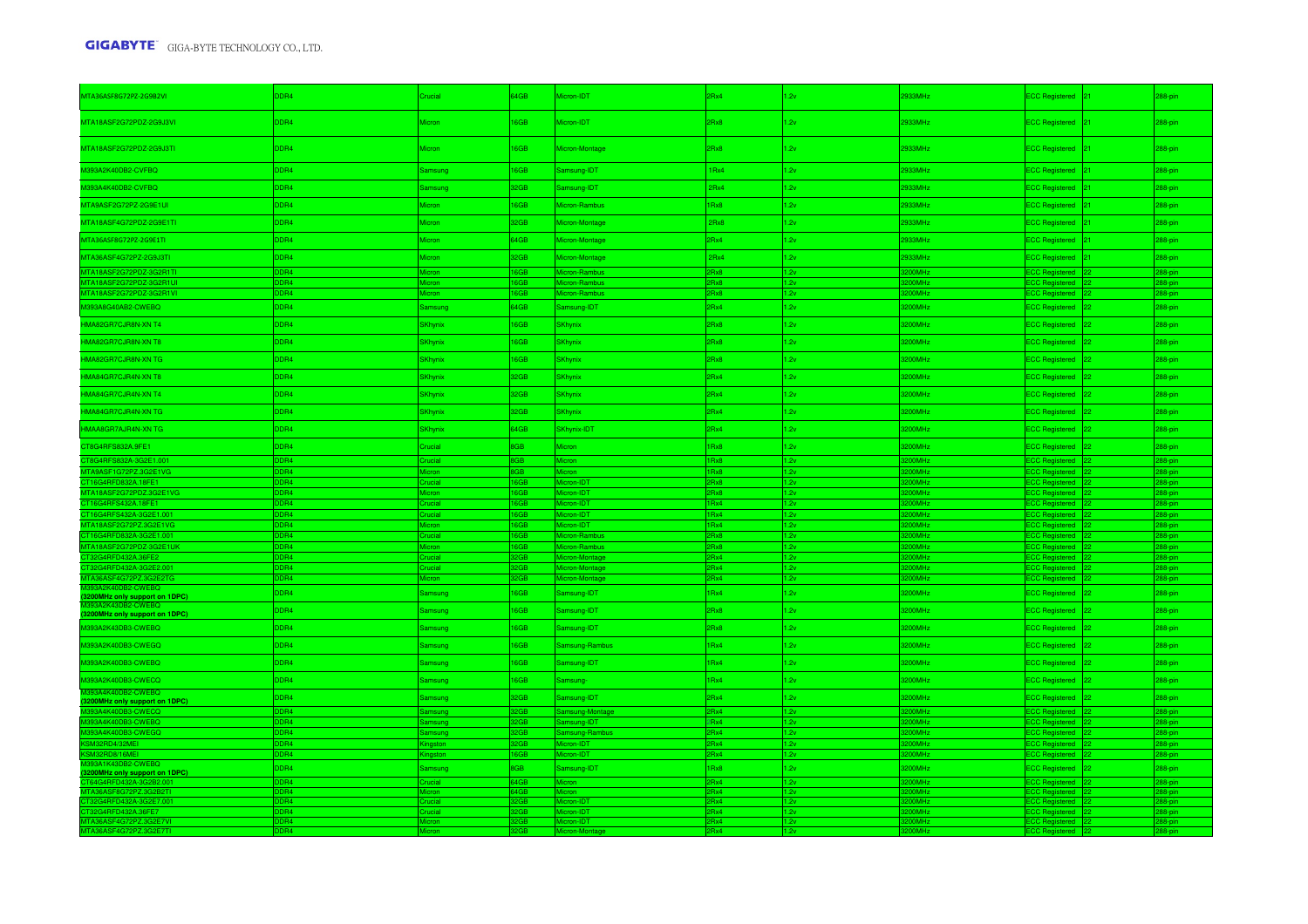| D4R3200316G22-BSSC                               | DR4                      | <b>IDATA</b>                |              | msung-IDT                                        | Rx8               |                        | <b>MAO</b>                              | <b>C Registered</b>         |              | 8-pin      |
|--------------------------------------------------|--------------------------|-----------------------------|--------------|--------------------------------------------------|-------------------|------------------------|-----------------------------------------|-----------------------------|--------------|------------|
| MTA18ASF4G72PDZ.3G2B2TI                          | DR4                      | Micron                      |              | Micron-Montage                                   | Rx8               | 1.2v                   | 200MH <sub>z</sub>                      | CC Registered 22            |              | 88-pin     |
| <b>IMA82GR7DJR8N-XN T8</b><br>MA84GR7DJR4N-XN T4 | DR4                      | <b>SKhyni</b>               | 16GB         | <b>SKhynix-Rambus</b><br><b>SKhynix-Montage</b>  | Rx8<br>Rx4        | 1.2v                   | 200MHz<br>00MH <sub>z</sub>             | CC Registered 22            |              | 288-pin    |
|                                                  | DR4<br>DR4               | 3Khvni)                     | 32GB<br>32GB | Micron-Rambus                                    |                   | 1.2v<br>1.2v           | <b>OOMH<sub>2</sub></b>                 | CC Registe<br>ered 22       |              | 8-oin      |
| MTA36ASF4G72PZ-3G2J3UI                           |                          | Micron                      |              |                                                  | Rx4               |                        |                                         | ECC Registered 22           |              | 88-pin     |
| M393AAG40M32-CAEBQ                               | DDR4                     | <b>Samsung</b>              | 128GB        | Samsung                                          | S2Rx4             | 1.2v                   | 3200MHz                                 | ECC Registered 22           |              | 288-pin    |
| MTA18ASF2G72PZ-3G2E2TI                           | ⊿חת                      | Micron                      | <b>16GB</b>  | Micron-Montage                                   | Rx4               | 1.2v                   | 2005445                                 | <b>ECC Registered</b> 22    |              | 88-pin     |
| TA9ASF2G72PZ-3G2E1TI                             | DR4                      | Micron                      | <b>16GB</b>  | on-Montage                                       | Rx8               | 1.2v                   | 200MHz                                  | CC Registered 22            |              | 88-pin     |
| MTA18ASF4G72PDZ-3G2E1UI                          | <b>OR4</b>               | eron                        | 32GB         | on-Rambus                                        | Rx8               | 1.2v                   | 00MHz                                   | ECC Registered 22           |              | 38-pin     |
| MTA18ASF4G72PDZ-3G2E1TI                          | DDR4                     | Micron                      | 32GB         | Micron-Montage                                   | Bx8               | 1.2v                   | 3200MHz                                 | ECC Registered 22           |              | 288-pin    |
| MTA18ASF4G72PDZ-3G2E1V1                          | DDR4                     | <b>Micron</b>               | 32GB         | Micron                                           | 2Rx8              | 1.2v                   | 3200MHz                                 | ECC Registered 22           |              | 288-pin    |
| MTA36ASF8G72PZ-3G2E1VI                           | D <sub>R4</sub>          | Micron                      | 64GB         | Micron-IDT                                       | PRx4              | 1.2v                   | 3200MHz                                 | ECC Registered 22           |              | 288-pin    |
| MTA18ASF2G72PDZ-3G2J3UI                          | DR4                      | Micron                      | 16GB         | Micron-Rambus                                    | <b>Rx8</b>        | 1.2v                   | <b>OOMH<sub>7</sub></b>                 | ECC Registered 22           |              | 288-pin    |
| D4R3200716G22-BHYA                               | <b>DR4</b>               | <b>ADATA</b>                | <b>16GB</b>  | <b>SKhynix-Montage</b>                           | Rx8               | 1.2v                   | <b>200MHz</b>                           | ECC Registered 22           |              | 288-pin    |
| IMA82GR7DJR8N-XN TG                              | DR4                      | <b>Khynix</b>               | 16GB         | SKhynix-IDT                                      | Rx8               | 1.2v                   | <b>OOMH<sub>2</sub></b>                 | ECC Registered 22           |              | 288-pin    |
| SM32RS4/32MER                                    | DR4                      | <b>gston</b>                | 32GB         | Micron-Rambus                                    | Rx4               | 1.2v                   | 200MHz                                  | ECC Registered 22           |              | 288-pin    |
| SM32RS8/16MER                                    | DR4                      |                             | 16GB         | Micron-Rambus                                    | Rx8               | 1.2v                   | 200MHz                                  | ECC Registered 22           |              | $88 - pin$ |
| HMAA8GR7CJR4N-XN T4                              | DDR4                     | <b>SKhynix</b>              | 64GB         | <b>SKhynix-Montage</b>                           | Rx4               | 1.2v                   | 3200MHz                                 | ECC Registered 22           |              | 288-pin    |
| HMAA8GR7CJR4N-XN TG                              | DDR4                     | <b>SKhynix</b>              | 64GB         | SKhynix-IDT                                      | PRx4              | 1.2v                   | 3200MHz                                 | ECC Registered 22           |              | 288-pin    |
| HMAA8GR7CJR4N-XN T8                              | DDR4                     | <b>SKhynix</b>              | 64GB         | <b>SKhynix-Rambus</b>                            | 2Rx4              | 1.2v                   | 3200MHz                                 | ECC Registered 22           |              | 288-pin    |
| 393A4G40BB3-CWEGQ                                | DDR <sub>4</sub>         |                             | 32GB         | Samsung-Rambus                                   | Rx4               | 1.2v                   | 200MHz                                  | ECC Registered 22           |              | 288-pin    |
| M393A4K40EB3-CWEGQ                               | DDR4                     | Samsung                     | 32GB         | Samsung-Rambus                                   | Rx4               | 1.2v                   | 3200MHz                                 | ECC Registered 22           |              | 288-pin    |
| M393A4K40EB3-CWECQ                               | DDR4                     | Samsung                     | 32GB         | Samsung-Montage                                  | 2Rx4              | 1.2v                   | 3200MHz                                 | ECC Registered 22           |              | 288-pin    |
| 393A4K40EB3-CWEBY                                | DDR4                     | Samsung                     | 32GB         | Samsung-IDT                                      | Rx4               | 1.2v                   | 3200MHz                                 | ECC Registered 22           |              | 288-pin    |
| 893A8G40BB4-CWEBY                                | DR4                      | Samsung                     | 64GB         | Samsung-IDT                                      | Rx4               | 1.2v                   | <b>200MH<sub>2</sub></b>                | ECC Registered 22           |              | 288-pin    |
|                                                  |                          |                             |              | <b>LRDIMM</b>                                    |                   |                        |                                         |                             |              |            |
| MAA8GL7AMR4N-VKTF                                | DDR4                     | <b>SKhvnix</b>              | 64GB         | <b>SKhynix</b>                                   | IDRx4             | 11.2v                  | <b>GRMH<sub>2</sub></b>                 | ECC Registered 17           |              | 288-pin    |
| 86A8K40BM2-CTD7Q                                 | DR4                      |                             | 34 G B       | samsung                                          | DRx4              | 1.2v                   | <b>66MHz</b>                            | ECC Registered 17           |              | 288-pin    |
| M386A8K40CM2-CVFBY                               | DDR4                     | Samsung                     | 64GB         | Samsung-IDT                                      | IDRx4             | 1.2v                   | 2933MHz                                 | ECC Registered 21           |              | 288-pin    |
|                                                  |                          |                             |              |                                                  |                   |                        |                                         |                             |              |            |
| M386A8K40DM2-CWELQ                               | DR <sub>4</sub>          |                             | <b>GAGR</b>  | amsung-IDT                                       | DRx4              | 1.2v                   | 200MHz                                  |                             |              | 288-nin    |
|                                                  |                          |                             |              |                                                  |                   |                        |                                         | ECC Registered 22           |              |            |
| M386AAG40MMB-CVFC0                               | DDR4                     | Samsung                     | 128GB        | Samsung                                          | IDRx4             | 1.2v                   | 2933MHz                                 | <b>ECC Registered</b>       | 121          | 288-pin    |
|                                                  |                          |                             |              | Seagate HDD (SAS HDD may need RAID Card support) |                   |                        |                                         |                             |              |            |
| <b>Product Name</b>                              | <b>Type</b>              | Vendor                      | Form Factor  | Format                                           | Capacity          | <b>Interface Speed</b> | <b>Series</b>                           | Cache                       | RPM          | Encryption |
|                                                  |                          |                             |              | Seagate Enterprise Capacity 2.5 HDD              |                   |                        |                                         |                             |              |            |
| F1000NX0303                                      | <b>ATA</b>               | agate                       | 2.5%         | 4Kn                                              | TB.               | Gb/s                   | <b>EXOS 7E2000</b>                      | <b>28MB</b>                 | 200          | N/A        |
| 2000NX0243                                       | <b>ATA</b>               | agate                       | 0.5"         | 4Kn                                              | PTB               | Gb/s                   | nterprise Capacity V.3                  | 28MB                        | 7200         | N/A        |
| 2000NX0403                                       | <b>SATA</b>              | anate                       | 2.5"         | 512n                                             | 2TB               | Gb/s                   | terprise Capacity V.3                   | 28MB                        | 7200         | N/A        |
| T2000NX0253                                      | <b>SATA</b>              | Seagate                     | 2.5"         | 512E                                             | 2TB               | 6Gb/s                  | <b>Enterprise Capacity V.3</b>          | <b>28MB</b>                 | 7200         | N/A        |
|                                                  |                          |                             |              |                                                  |                   |                        | xos 7E2000                              |                             |              |            |
| ST1000NX0313                                     | <b>SATA</b>              | Seagate                     | 2.5"         | 512e                                             | ITB.              | 6Gb/s                  | Interprise Capacity V.3)                | 128MB                       | 7200         | N/A        |
|                                                  |                          |                             |              | Seagate Enterprise Capacity 3.5 HDD              |                   |                        |                                         |                             |              |            |
| <b>F8000NM0055</b>                               | <b>SATA</b>              | eagate                      | 3.5"         | 512e                                             | <b>STR</b>        | Gb/s                   | <b>Enterprise Capacity V.5</b>          | <b>56MB</b>                 | 7200         | N/A        |
| <b>EROODNMOO45</b>                               | <b>SATA</b>              | anate                       | 3.5%         | 4Kn                                              | 3TB               | 6Gb/s                  | <b>Enterprise Capacity V.5</b>          | <b>S6MR</b>                 | 7200         | N/A        |
| 10000NM0146                                      | <b>ATA</b>               |                             | 3.5"         | 4Kn                                              | OTB               | Gb/s                   | nterprise Capacity V.6                  | <b>56MB</b>                 | 7200         | N/A        |
| 0000NM0016                                       | <b>SATA</b>              |                             | 3.5"         | 512e                                             | OTB               | 6Gb/s                  | <b>Enterprise Capacity V.6</b>          | <b>56MR</b>                 | 7200         | N/A        |
| 2000NM0007<br><b>8000AS0002</b>                  | <b>ATA</b><br><b>ATA</b> | agate                       | 3.5"<br>3.5" | 512e                                             | 2TB<br><b>STR</b> | Gb/s                   | Interprise Capacity V.7                 | <b>S6MB</b><br>128MR        | 200<br>5900  | N/A<br>N/A |
|                                                  |                          | eagate                      |              | 512e                                             |                   | 6Gb/s                  | Archive HDD v2                          | <b>28MB</b>                 |              |            |
| 8000NM0008                                       | <b>ATA</b>               | agate                       | 3.5"         | 512n                                             | PTB               | 6Gb/s                  | <b>EXOS 7E2</b><br>Exos X14             |                             | 7200         | N/A        |
| ST14000NM0018                                    | <b>SATA</b>              | Seagate                     | 3.5"         | 512e                                             | <b>I4TB</b>       | 6Gb/s                  | <b>Enterprise Capacity)</b>             | 256MB                       | 7200         | N/A        |
| T8000NM000A                                      | <b>SATA</b>              | eagate                      | 3.5"         | 512e                                             | 8TB               | 6Gh/s                  | EXOS 7E8                                | <b>S6MB</b>                 | 7200         | N/A        |
| T10000NM017B                                     | <b>SATA</b>              | Seanate:                    | 3.5"         | 512e                                             | <b>ATOI</b>       | 6Gh/s                  | <b>EXOS 7E10</b>                        | <b>256MR</b>                | 7200         | N/A        |
|                                                  |                          |                             |              | <b>WD HDD</b>                                    |                   |                        |                                         |                             |              |            |
| <b>Product Name</b>                              | Type                     | Vendor                      | Form Factor  | Format                                           | Capacity          | <b>Interface Speed</b> | <b>Series</b>                           | Cache                       | <b>RPM</b>   | Encryption |
|                                                  |                          |                             |              | Datacenter                                       |                   |                        |                                         |                             |              |            |
| WD4000FYYZ-01UL1B2                               | <b>SATA</b>              | <b>WD</b>                   | 3.5"         | 512n                                             | ITB               | 6Gb/s                  | WD Re                                   | 64MB                        | 7200         | N/A        |
|                                                  |                          |                             |              |                                                  |                   |                        |                                         |                             |              |            |
| D6001FSYZ-01SS7B0                                | <b>SATA</b>              | <b>WD</b>                   | 3.5"<br>3.5" | 512e<br>512e                                     | GTB               | 6Gb/s<br>6Gh/s         | WD Re                                   | <b>128MB</b><br><b>SEMR</b> | 7200<br>7200 | N/A        |
| WUS721010ALE6L4<br>WUH721818ALE6L4               | SATA<br><b>ATA</b>       | <b>A</b><br>WD <sup>1</sup> | 3.5"         | 512e                                             | OTB<br>8TB        |                        | Ultrastar® DC HC330<br>trastar DC HC550 | 512MB                       | 7200         | N/A        |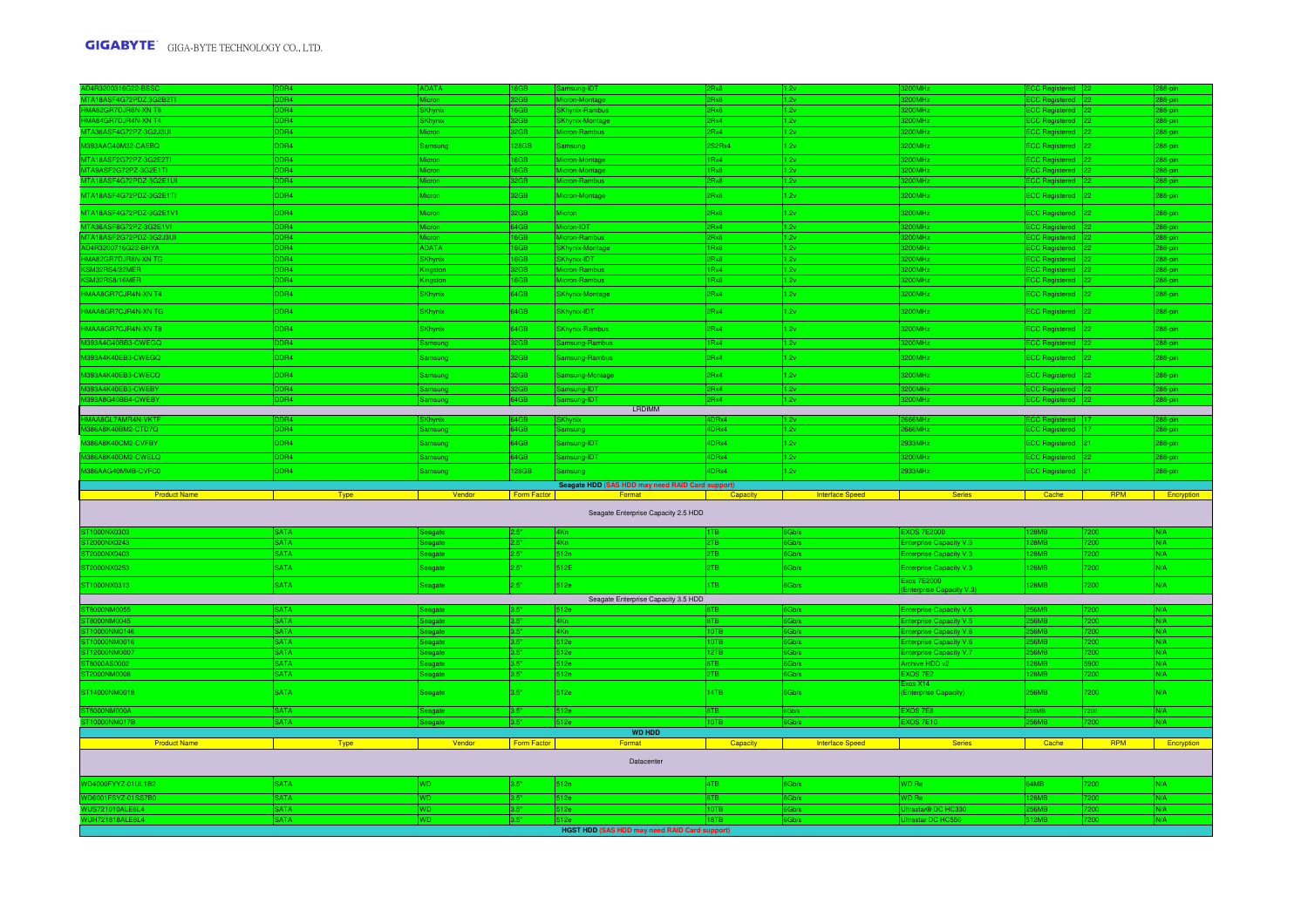| <b>Product Name</b>                                                                         | Type        | Vendor         | Form Factor      | Format                                           | Capacity         | <b>Interface Speed</b>                                               | <b>Series</b>                   | Cache           | <b>RPM</b>  | Encryption   |  |
|---------------------------------------------------------------------------------------------|-------------|----------------|------------------|--------------------------------------------------|------------------|----------------------------------------------------------------------|---------------------------------|-----------------|-------------|--------------|--|
| <b>Enterprise Hard Drives</b>                                                               |             |                |                  |                                                  |                  |                                                                      |                                 |                 |             |              |  |
| HUS726060ALE610                                                                             | <b>SATA</b> | <b>HGST</b>    | 13.5"            | 512e                                             | 6TB              | Gb/s                                                                 | trastar 7K6000                  | <b>BMB</b>      |             | N/A          |  |
| HUS726060ALE614                                                                             | <b>SATA</b> | <b>IGST</b>    |                  | 512e                                             | 6TB              | Gb/s                                                                 | trastar 7K6000                  | <b>RMR</b>      | 200         | N/A          |  |
|                                                                                             | <b>SATA</b> | <b>IGST</b>    | 3.51             | 512e                                             | 12TB             | Gb/s                                                                 | rastar He12                     | 56MB            | 200         | N/A          |  |
| HUH721212ALE604<br>HUH721010ALE604<br>HUH721010ALE604<br>HUS726T6TALE6L4<br>HUS726T4TALE6L4 | <b>SATA</b> | <b>HGST</b>    | 3.51             | 512e                                             | 10TB             | 6Gh/s                                                                | <b>Iltrastar He10</b>           | <b>56MR</b>     | 7200.       | N/A          |  |
|                                                                                             | <b>SATA</b> | HGST / WD      | ls st            | 512e                                             | 6TB              | 6Gb/s                                                                | <b>Jitrastar DC HC310 (7K6)</b> | <b>56MR</b>     | <b>7200</b> | N/A          |  |
|                                                                                             | <b>SATA</b> | HGST / WD      | 3.51             | 512e                                             | 4TB              | Gb/s                                                                 | Jitrastar DC HC310 (7K6)        | <b>S6MR</b>     |             | N/A          |  |
|                                                                                             | <b>SATA</b> | HGST/WD        | 3.51             | 512e                                             | 8TB              | 6Gb/s                                                                | Ultrastar® DC HC320 (7K8)       | <b>56MR</b>     | 7200        | Secure Erase |  |
| HUS722T2TALA604 / 1W10002                                                                   | <b>SATA</b> | HGST / WD      |                  |                                                  | 2TB              | Ghle                                                                 | Jitrastar DC HA210 (7K2)        | <b>RMR</b>      |             | $N/\Delta$   |  |
|                                                                                             |             |                |                  | Toshiba HDD (SAS HDD may need RAID Card support) |                  |                                                                      |                                 |                 |             |              |  |
| <b>Product Name</b>                                                                         | <b>Type</b> | Vendor         | Form Factor      | Format                                           | Capacity         | <b>Interface Speed</b>                                               | <b>Series</b>                   | Cache           | <b>RPM</b>  | Encryption   |  |
|                                                                                             |             |                |                  | <b>Enterprise Hard Drives</b>                    |                  |                                                                      |                                 |                 |             |              |  |
| 305ACA80                                                                                    | <b>ATA</b>  |                |                  |                                                  |                  | ah/s                                                                 |                                 |                 |             | <b>J/A</b>   |  |
| 305ACA800                                                                                   | <b>SATA</b> | <b>ishiba</b>  |                  | 512e                                             | 8T <sub>R</sub>  | Gb/s                                                                 | anacity                         | 28MB            |             | N/A          |  |
| G03ACA300                                                                                   | <b>SATA</b> | oshiba         |                  | 512e                                             | 3TB              | 6Gb/s                                                                | Capacity                        | 4M <sub>B</sub> | 200         | N/A          |  |
| GO4ACA600                                                                                   | <b>SATA</b> | oshiba         |                  | 512e                                             | 6TB              | Gb/s                                                                 | apacity                         | <b>28MB</b>     |             | N/A          |  |
| G04ACA100N                                                                                  | <b>SATA</b> | Toshiba        | la st            | 512e                                             | 1TB              | 6Gb/s                                                                |                                 | <b>28MR</b>     |             | N/A          |  |
| <b>TOFACA10T</b>                                                                            | <b>SATA</b> | <b>Toshiba</b> | lo es            | 512e                                             | 10TB             |                                                                      |                                 | SAMR            | nnes        | N/A          |  |
| 307ACA14TE                                                                                  | <b>SATA</b> | oshiha         | 3.51             |                                                  | 14TB             |                                                                      | AG07ACA                         | <b>GMR</b>      |             | N/A          |  |
|                                                                                             |             |                |                  | <b>SATA/SAS SSD</b>                              |                  |                                                                      |                                 |                 |             |              |  |
| <b>Product Name</b>                                                                         | Type        | Vendor         | Form Factor      | Interface                                        | <b>Capacity</b>  | <b>Interface Speed</b><br><b>Contract Contract Contract Contract</b> | <b>FW</b>                       |                 | Note        |              |  |
|                                                                                             |             |                |                  | SATA/SAS SSD                                     |                  |                                                                      |                                 |                 |             |              |  |
| SDSC2KG019T8 D3-S4610 Series                                                                |             |                | 12.5             | <b>SATA</b>                                      | 1.92TB           | 6Gb/s                                                                |                                 |                 |             |              |  |
| LF1CRR-019T-1HA1                                                                            |             |                |                  | <b>SATA</b>                                      | .92TB            | Gb/s                                                                 |                                 |                 |             |              |  |
| TFDDAK1T9TBY-1AR1ZABYY                                                                      |             |                |                  | <b>SATA</b>                                      | 1.92TB           | Gb/s                                                                 |                                 |                 |             |              |  |
| THNSN81Q92CSE                                                                               |             |                |                  | <b>SATA</b>                                      | 1.92TB           | 3b/s                                                                 |                                 |                 |             |              |  |
| SDSC2KB480G701 (Series DC S4500)                                                            |             |                | lo si<br>lo si   | <b>SATA</b>                                      | 480GB            | Gb/s                                                                 |                                 |                 |             |              |  |
| DSC2KB960G701 (Series DC S4500)<br>DSC2KG960G701 (Series DC S4600)                          | en.         | Intell         | lo es            | <b>SATA</b><br><b>SATA</b>                       | 60GB<br>60GB     | Gb/s                                                                 |                                 |                 |             |              |  |
| SC2KG019T701 (Series DC S4600                                                               |             |                |                  | <b>SATA</b>                                      |                  | 6Gb/s                                                                |                                 |                 |             |              |  |
| Z-7LH1T9NE 883 DCT Series                                                                   |             |                | lo si            | <b>SATA</b>                                      | 92TB<br>1.92TB   | Gh/s                                                                 |                                 |                 |             |              |  |
| Z7KM1T9HMJP-0005 (SM863a)                                                                   |             |                |                  | SATA                                             | 1.92TB           | Gh/s                                                                 |                                 |                 |             |              |  |
| cron 5100 MTFDDAK960TBY-1AR1ZABYY                                                           |             | Micron         | 2.5"             | <b>SATA</b>                                      | 60GB             | Gb/s                                                                 |                                 |                 |             |              |  |
| 3E100-960                                                                                   |             |                | 2.5"             | <b>SATA</b>                                      | 30 <sub>GB</sub> | Gh/s                                                                 |                                 |                 |             |              |  |
| 3E100-480G<br>1210000                                                                       | הם:         |                | lo si            | <b>SATA</b>                                      | 30GB             | SGb/s                                                                |                                 |                 |             |              |  |
|                                                                                             | en.         | <b>Seanste</b> | 2.5"             | <b>SATA</b>                                      | <b>ROGR</b>      | <b>AGH/s</b>                                                         |                                 |                 |             |              |  |
|                                                                                             | SD.         | eagate         | 2.5"             | <b>SATA</b>                                      | 80GB             | Gb/s                                                                 |                                 |                 |             |              |  |
| <b>GOSOOM Series</b>                                                                        |             | hastor         | 2.5"             | <b>SATA</b>                                      | 3.84TB           | Gb/s                                                                 |                                 |                 |             |              |  |
| <b>0M Serie</b>                                                                             |             | ias'           |                  | <b>SATA</b>                                      | .92TB            | Gb/s                                                                 |                                 |                 |             |              |  |
| 500M Serie                                                                                  |             | ias'           |                  | <b>SATA</b>                                      | 60GB             | Gb/s                                                                 |                                 |                 |             |              |  |
| DC500M/480G DC500M Serie                                                                    | SD.         |                | 2.5"             | <b>SATA</b>                                      | <b>180GB</b>     | 6Gb/s                                                                |                                 |                 |             |              |  |
| <b>SR1100SS-240GT-B</b>                                                                     | SD.         | Adata          | $2.5^{\circ}$    | <b>SATA</b>                                      | 240GB            | 6Gb/s                                                                |                                 |                 |             |              |  |
| KHK61RSE960G                                                                                | GS:         | Toshiba        | $2.5^{\circ}$    | <b>SATA</b>                                      | B60GB            | 6Gb/s                                                                |                                 |                 |             |              |  |
| TFDDAK3T8TDS-1AW1ZABYY (5300 PRO)                                                           | <b>SD</b>   | cror           | $2.5^{\circ}$    | <b>SATA</b>                                      | 3.84TB           | 6Gb/s                                                                |                                 |                 |             |              |  |
| TFDDAK1T9TDS-1AW1ZABYY (5300 PRO)                                                           | SD.         |                | 2.5"             | <b>SATA</b>                                      | 1.92TB           | 6Gb/s                                                                |                                 |                 |             |              |  |
| R240GTLCG-D2-SME520GRT ESM1220 Series                                                       | SD.         | hison          | 25               | <b>SATA</b>                                      | 40GB             | 6Gb/s                                                                |                                 |                 |             |              |  |
| SB480GTLCG-D2-SME520GBT ESM1220 Series                                                      | SD.         | hison          | 0.55             | <b>SATA</b>                                      | 80GB             | 6Gb/s                                                                |                                 |                 |             |              |  |
| B960GTLCG-D2-SME520GBT ESM1220 Series                                                       | <b>SSD</b>  | ison           |                  | <b>SATA</b>                                      | 8D066            | Gb/s                                                                 |                                 |                 |             |              |  |
| SB1K9GTLCG-D2-SME520GBT ESM1220 Series                                                      |             |                |                  | <b>SATA</b>                                      | .92TB            | Gh/s                                                                 |                                 |                 |             |              |  |
| <b>Product Name</b>                                                                         | <b>Type</b> | Vendor         | Form Factor      | Interface                                        | Capacity         | Interface Speed                                                      | <b>FW</b>                       |                 | Note        |              |  |
|                                                                                             |             |                |                  | PCle SSD                                         |                  |                                                                      |                                 |                 |             |              |  |
| DPEDKX040T701 P4500 Series PCIe Gen3 x4 4TB                                                 |             |                | CIF 3.0          | Cle(NVMe)                                        | 4TR              |                                                                      |                                 |                 |             |              |  |
| ung PM1725a MZPLL1T6HEHP PCle Gen3 x8 1.6TB                                                 | PCle        | amsung         | PCI-E 3.0        | PCle(NVMe)                                       | 1.6TB            |                                                                      |                                 |                 |             |              |  |
| nan XC100C5C-1600 1600GB                                                                    | <b>PCle</b> |                | <b>PCI-E 3.0</b> | PCle(NVMe)                                       | 1.6TB            |                                                                      |                                 |                 |             |              |  |
| JAWEI ES3600C V3 PCle Gen3 x4 3.2TB                                                         | PCle        | HUAWEI         | $CI-E3.0$        | le(NVMe)                                         | 3.2TB            |                                                                      |                                 |                 |             |              |  |
| ist N1951 E3 NS1951AH33T2 Gen3 x8 3.2TB                                                     | PCle        | <b>Netlist</b> | PCI-E 3.0        | Cle(NVMe)                                        | 3.2TB            |                                                                      |                                 |                 |             |              |  |
| sung PM1725b MZPLL3T2HAJQ PCIe Gen3 x8 3.2TB                                                | PCIe        | Samsung        | <b>PCI-E 3.0</b> | PCle(NVMe)                                       | 3.2TB            |                                                                      |                                 |                 |             |              |  |
|                                                                                             |             |                |                  | M.2                                              |                  |                                                                      |                                 |                 |             |              |  |
| <b>Product Name</b>                                                                         | Type        | Vendor         | Form Factor      | Interface                                        | Capacity         | <b>Interface Speed</b>                                               | <b>FW</b>                       |                 | Note        |              |  |
|                                                                                             |             |                |                  | M.2                                              |                  |                                                                      |                                 |                 |             |              |  |
| DPEKKA256G801 P4101 Series 256GB                                                            | M.2         | <b>tel</b>     | 280              | Cle(NVMe)                                        | 256GB            |                                                                      |                                 |                 |             |              |  |
| DPEKKA010T801 P4101 Series 1TB                                                              |             | let            | 280              | Cle(NVMe)                                        | ITB              |                                                                      |                                 |                 |             |              |  |
| SDPEKKA256G701 P3100 Series 256GB                                                           | M.2         | Intel          | 280              | PCle(NVMe)                                       | 256GB            |                                                                      |                                 |                 |             |              |  |
| DPEKKA010T701 P3100 Series 1TB                                                              | M.2         | Intel          | 280              | PCle(NVMe)                                       | 1TB              |                                                                      |                                 |                 |             |              |  |
| 1TSMJA-YT1 ATP N600c Series 1TB                                                             | M.2         | <b>ATP</b>     | 280              | PCle(NVMe)                                       | 1TB              |                                                                      |                                 |                 |             |              |  |
| T<br>chman M.2-2280 PV100D5N 480GB                                                          | M.2         | Techman        | 2280             | PCle(NVMe)                                       | 480GB            |                                                                      |                                 |                 |             |              |  |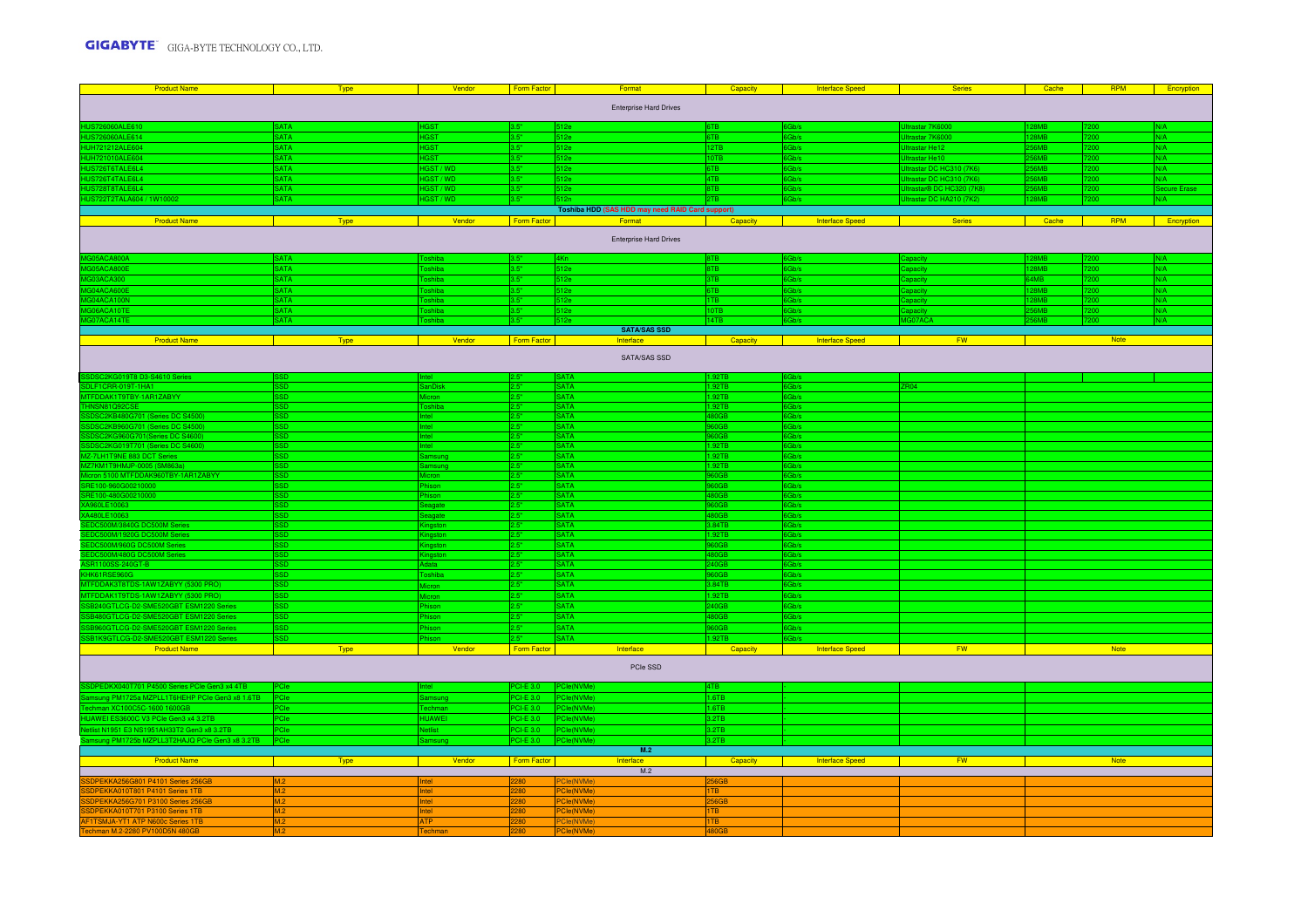| MZVPV128HDGM                                                                                         | M.2                                                               | Samsung                                                | 2280                  | <b>PCle(NVMe</b>                                                | 28GB                               |                                  |                                         |                                                                                 |
|------------------------------------------------------------------------------------------------------|-------------------------------------------------------------------|--------------------------------------------------------|-----------------------|-----------------------------------------------------------------|------------------------------------|----------------------------------|-----------------------------------------|---------------------------------------------------------------------------------|
| MZVPV512HDGL<br>AF960GSTJA-YT1 ATP 960GB                                                             | M.2                                                               | Samsung                                                | 2280                  | PCle(NVMe)                                                      | 512GB                              |                                  |                                         |                                                                                 |
|                                                                                                      | M <sub>2</sub>                                                    | <b>ATP</b>                                             | 2280                  | PCle(NVMe)                                                      | 60GB                               |                                  |                                         |                                                                                 |
| IM2P33F8-256GD                                                                                       |                                                                   | <b>ADATA</b>                                           | 2280                  | PCle(NVMe)                                                      | 56GB                               |                                  |                                         |                                                                                 |
| IM2P33F8-512GD                                                                                       |                                                                   | ADATA                                                  | 2280                  | Cle(NVMe)                                                       | 12GB                               |                                  |                                         |                                                                                 |
| IM2P33F8-256GD1                                                                                      | M.2                                                               | <b>ADATA</b>                                           | 2280                  | PCle(NVMe)                                                      | 56GB                               |                                  |                                         |                                                                                 |
| IM2P33F8-512GD1                                                                                      | M.2                                                               | <b>ADATA</b>                                           | 2280                  | PCle(NVMe)                                                      | 512GB                              |                                  |                                         |                                                                                 |
|                                                                                                      |                                                                   |                                                        |                       | M.2 PCle Card                                                   |                                    |                                  |                                         |                                                                                 |
| <b>Product Name</b>                                                                                  | Type                                                              | Vendor                                                 | Form Factor           | Interface                                                       | Max. Channels                      | <b>Interface Speed</b>           |                                         | <b>Note</b>                                                                     |
| <mark>CMT4032</mark><br>CMT4034                                                                      |                                                                   | Gigabyte                                               | 22110                 | <sup>2</sup> Cle(NVMe)                                          |                                    | Gen3 x 8bus                      |                                         |                                                                                 |
|                                                                                                      |                                                                   | Gigabyte                                               | 22110                 | PCle(NVMe)                                                      |                                    | Gen3 x 16bus                     |                                         |                                                                                 |
|                                                                                                      |                                                                   |                                                        |                       | <b>Raid Card</b>                                                |                                    |                                  |                                         |                                                                                 |
| Model                                                                                                | RAID-on-Chip Controller                                           | <b>Host Bus Type</b>                                   | <b>Internal Ports</b> | <b>Internal Connectors</b>                                      | <b>External Ports</b>              | <b>External Connectors</b>       | <b>Data Transfer Rates</b>              | <b>Note</b>                                                                     |
|                                                                                                      |                                                                   |                                                        |                       | <b>GIGABYTE Storage Cards</b>                                   |                                    |                                  |                                         |                                                                                 |
| CRAO338<br>CRAO438                                                                                   | <b>ISI SAS 3008</b>                                               | OCP PCIe- x8 Gen3 x8 bus 8                             |                       | 2 x SlimSAS ports                                               |                                    |                                  | 12Gb/s ports                            |                                                                                 |
|                                                                                                      | <b>LSI SAS 3108</b>                                               | OCP PCIe- x8 Gen3 x8 bus 8                             |                       | 2 x internal SlimSAS port                                       |                                    |                                  | 12Gb/s ports                            |                                                                                 |
| <b>CRAO358</b>                                                                                       | <b>LSI SAS 3008</b>                                               | OCP PCIe- x8 Gen3 x8 bus 4                             |                       | 1 x SlimSAS ports                                               |                                    | 1 x OCuLink port                 | 12Gb/s ports                            |                                                                                 |
| <b>CRAO558</b><br><b>RA3338</b>                                                                      | <b>LSI SAS 3108</b><br><b>SI SAS 3008</b>                         | CP PCIe- x8 Gen3 x8 bus 4<br>PCle-x8 Gen3 x8 bus       |                       | 1 x internal SlimSAS port<br>2 xMini-SAS HD for 8x SAS          |                                    | 1 x OCuLink port                 | Gb/s ports                              |                                                                                 |
| SA3548                                                                                               | <b>LSI SAS 3008</b>                                               | PCle-x8 Gen3 x8 bus                                    |                       |                                                                 |                                    | 2 x external Mini-SAS HD SFF8644 | b/s ports<br>Gb/s ports                 |                                                                                 |
| RA4548                                                                                               | <b>LSI SAS 3108</b>                                               | PCle- x8 Gen3 x8 bus                                   | 14                    | 1 x internal Mini-SAS HD SFF8643                                |                                    | 1 x external Mini-SAS HD SFF8644 | ab/s ports                              |                                                                                 |
| RA4448                                                                                               | <b>LSI SAS 3108</b>                                               | PCIe- x8 Gen3 x8 bus                                   |                       | 2 x internal Mini-SAS HD SFF8643                                |                                    |                                  | <b>Gb/s ports</b>                       |                                                                                 |
| <b>3A4648</b>                                                                                        | <b>SI SAS3108</b>                                                 | PCle x8 slot (3.0 x8 bus)                              |                       | 2 x internal Mini-SAS HD SFF8643                                |                                    |                                  | b/s ports                               |                                                                                 |
| SA4648                                                                                               | <b>ISI SAS3008</b>                                                | PCle x8 (3.0 x8 bus)                                   |                       | 2 x internal Mini-SAS HD SFF8643                                |                                    |                                  | Gb/s ports                              |                                                                                 |
|                                                                                                      |                                                                   |                                                        |                       | <b>LSI RAID Controller Cards</b>                                |                                    |                                  |                                         |                                                                                 |
| egaRAID SAS 9361-8i                                                                                  | SISAS3108 dual core RAID on Chip (ROC) x8 lane PCI Express® 3.0 8 |                                                        |                       | 2 x HD Mini-SAS SFF8643 (Horizontal mo                          |                                    |                                  | Up to 12Gb/s per port                   |                                                                                 |
|                                                                                                      | <b>AS3008</b>                                                     |                                                        |                       | LSI Host Bus Adapters (HBAs)                                    |                                    |                                  | $Sh/s$ SAS 3.0                          |                                                                                 |
| LSI SAS 9300-8i<br>SLSAS 9400-8i                                                                     |                                                                   | x8 lane PCI Express® 3.0 8<br>x8 lane PCI Express® 3.1 |                       | 2 x Mini-SAS HD SFF-8643                                        |                                    | 2 Mini-SAS HD x4 SFF-8643        | <b>GH/s SAS 30</b>                      |                                                                                 |
| LSI SAS 9400-16i                                                                                     |                                                                   | x8 lane PCI Express® 3.1 16                            |                       |                                                                 |                                    | 4 Mini-SAS HD x4 SFF-8643        | Gb/s SAS 3.0                            |                                                                                 |
|                                                                                                      |                                                                   |                                                        |                       | Microsemi RAID Cards                                            |                                    |                                  |                                         |                                                                                 |
| artRAID 3154-8i                                                                                      |                                                                   | 8-Lane PCle Gen3                                       |                       | 2 x Internal, SFF-8643                                          |                                    |                                  | 12 Gb/s per port                        |                                                                                 |
| artRAID 3154-16i                                                                                     |                                                                   | 8-Lane PCle Gen3                                       | 16                    | 4 x Internal, SFF-8643                                          |                                    |                                  | 12 Gb/s per port                        |                                                                                 |
|                                                                                                      |                                                                   |                                                        |                       | Microsemi Host Bus Adapters                                     |                                    |                                  |                                         |                                                                                 |
| artHBA 2100-                                                                                         |                                                                   | 8-Lane PCIe Ge                                         |                       | 2 x Internal, SFF-8643<br>4 x Internal, SFF-8643                |                                    |                                  | 2 Gb/s per po                           |                                                                                 |
| 3A 1100-16i                                                                                          | <b>AR242</b>                                                      | 8-Lane PCIe Gen                                        |                       |                                                                 |                                    |                                  | 2 Gb/s per po                           |                                                                                 |
|                                                                                                      |                                                                   |                                                        |                       |                                                                 |                                    |                                  |                                         |                                                                                 |
| BA 1100-24i                                                                                          | <b>PM8238</b>                                                     | 8-Lane PCIe Gen3                                       | $ 24\rangle$          | 6 x Internal, SFF-8643                                          |                                    |                                  | 12 Gb/s per port                        |                                                                                 |
| laptec ASR-81605ZQ                                                                                   |                                                                   | 8-lane PCle Gen3                                       | 16                    | PMC RAID Cards (Adaptec)<br>4 x internal mini SAS HD (SFF-8643) |                                    |                                  | 12Gb/s per port                         |                                                                                 |
|                                                                                                      |                                                                   |                                                        |                       | <b>LAN Card</b>                                                 |                                    |                                  |                                         |                                                                                 |
| <b>Product Name</b>                                                                                  | Connector                                                         | System Interface Type                                  |                       | # of Ports                                                      | System Interface Type              | Data rate                        |                                         | <b>Note</b>                                                                     |
|                                                                                                      |                                                                   |                                                        |                       | <b>GIGABYTE LAN Cards</b>                                       |                                    |                                  |                                         |                                                                                 |
|                                                                                                      |                                                                   | OCP PCIe x8 Gen2 x8                                    |                       |                                                                 | 10Gb/s per port                    |                                  | <b>INTEL 82599ES</b>                    |                                                                                 |
|                                                                                                      | <b>RJ-45</b>                                                      | PCle x4 Gen2 x4                                        |                       |                                                                 | 3b/s per port                      |                                  | INTEL i350-AM2                          |                                                                                 |
|                                                                                                      | <b>RJ-45</b>                                                      | PCle x4 Gen2 x4                                        |                       | Quad                                                            | OGb/s per port                     |                                  | INTEL i350-AM4                          |                                                                                 |
|                                                                                                      | SFP+                                                              | PCIe x8 Gen2 x8                                        |                       | igle                                                            | 10Gb/s per port                    |                                  | INTEL 82599EN                           |                                                                                 |
| CLNO832<br>CLN4312<br>CLN4314<br>CLN4831<br>CLN4832                                                  | SFP+                                                              | PCle x8 Gen2 x8                                        |                       | วิเเล⊟                                                          | 10Gb/s per port                    |                                  | INTEL 82599ES                           |                                                                                 |
| <b>CLN4522</b>                                                                                       | <b>BJ-45</b>                                                      | PCle x8 Gen2 x8                                        |                       | Dual:                                                           | 0Gb/s per port                     |                                  | INTEL X540                              |                                                                                 |
| <b>CLN4751</b>                                                                                       | $2SFP+$                                                           | PCle x8 Gen3 x8                                        |                       | ingle                                                           | 0Gb/s per port                     |                                  | <b>INTEL XL710</b>                      |                                                                                 |
| <b>CLN4752</b>                                                                                       | OSFP+                                                             | PCle x8 Gen3 x8                                        |                       | Dual                                                            | 0Gb/s per port                     |                                  | INTEL XL710                             |                                                                                 |
|                                                                                                      | <b>B.I-45</b>                                                     | PCle x8 Gen3 x4                                        |                       | ingle<br>Dual -                                                 | 10Gb/s per port                    |                                  | <b>INTEL X550-AT</b>                    |                                                                                 |
| CLN4121<br>CLN4121                                                                                   | <b>RJ-45</b>                                                      | PCle x8 Gen3 x4                                        |                       |                                                                 | 10Gb/s per port                    |                                  | INTEL X550-AT2                          |                                                                                 |
| CLN4M34<br>-MNXE2                                                                                    | SFP <sub>28</sub><br>$SFP+$                                       | PCle Gen3 x16<br>PCle x8 Gen3 x8                       |                       | Quad                                                            | 10Gb/s per port                    |                                  | Mellanox ConnectX-4<br>lanox ConnectX-3 |                                                                                 |
| C-MLBZ1                                                                                              | SFP+                                                              | PCle x8 Gen2 x8                                        |                       |                                                                 | 10Gb/s per port<br>10Gb/s per port |                                  | adcom BCM57810                          |                                                                                 |
|                                                                                                      |                                                                   |                                                        |                       | Intel_1GbE                                                      |                                    |                                  |                                         |                                                                                 |
|                                                                                                      | <b>RJ-45</b>                                                      | PCle v2.1 (5.0GT/s)                                    |                       | Quad                                                            |                                    |                                  |                                         |                                                                                 |
| Intel® Ethernet Server Adapter I350-T4                                                               |                                                                   |                                                        |                       |                                                                 | 1Gb/s per port                     |                                  |                                         |                                                                                 |
|                                                                                                      |                                                                   |                                                        |                       | Intel_10GbE                                                     |                                    |                                  |                                         |                                                                                 |
| tel® Ethernet Converged Network Adapter X550-T2                                                      | <b>RJ-45</b><br>SEP <sub>+</sub>                                  | PCle v3.0 (8.0 GT/s)<br>PCIe v2.0 (5.0GT/s)            |                       | Dual                                                            | Gb/s per port                      |                                  |                                         |                                                                                 |
| el® Ethernet Converged Network Adapter X520-DA2                                                      | <b>RJ-45</b>                                                      | PCle v3.0 (8.0 GT/s)                                   |                       | Quad                                                            | 0Gb/s per port<br>10Gb/s per port  |                                  |                                         | This card should be tested in DVT stage when onboard LAN is Intel 82599 chipset |
| el® Ethernet Converged Network Adapter X710-T4<br>tel® Ethernet Converged Network Adapter X710-DA4   | $SFP+$                                                            | PCle v3.0 (8.0 GT/s)                                   |                       | Quad                                                            | 10Gb/s per port                    |                                  |                                         |                                                                                 |
|                                                                                                      |                                                                   |                                                        |                       |                                                                 |                                    |                                  |                                         |                                                                                 |
|                                                                                                      | SFP <sub>28</sub>                                                 |                                                        |                       | Intel_25GbE                                                     |                                    |                                  |                                         |                                                                                 |
| el® Ethernet Network Adapter XXV710-DA1 for OCP                                                      | SFP <sub>28</sub>                                                 | OCP PCIe v3.0 (8.0 GT/s)<br>OCP PCIe v3.0 (8.0 GT/s)   |                       | Single<br>Dual                                                  | Gb/s per port<br>5Gb/s per port    |                                  | upport OCP 2.0 type1                    |                                                                                 |
| el® Ethernet Network Adapter XXV710-DA2 for OCP<br>tel® Ethernet Network Adapter XXV710-DA2          | SFP <sub>28</sub>                                                 | PCIe v3.0 (8.0 GT/s)                                   |                       | Dual                                                            | 5Gb/s per port                     |                                  | upport OCP 2.0 type1                    |                                                                                 |
|                                                                                                      |                                                                   |                                                        |                       | Intel_40GbE                                                     |                                    |                                  |                                         |                                                                                 |
|                                                                                                      | QSFP+                                                             | OCP PCle v3.0 (8.0 GT/s)                               |                       |                                                                 | OGb/s per port                     |                                  | pport OCP 2.0                           |                                                                                 |
| tel® Ethernet Server Adapter XL710-QDA2 for OCP<br>el® Ethernet Converged Network Adapter XL710-QDA2 | QSFP+                                                             | PCIe v3.0 (8.0 GT/s)                                   |                       | Dual                                                            | 40Gb/s per port                    |                                  |                                         |                                                                                 |
| MCX512A-ACAT                                                                                         |                                                                   |                                                        |                       | Mellanox ConnectX                                               |                                    |                                  |                                         |                                                                                 |